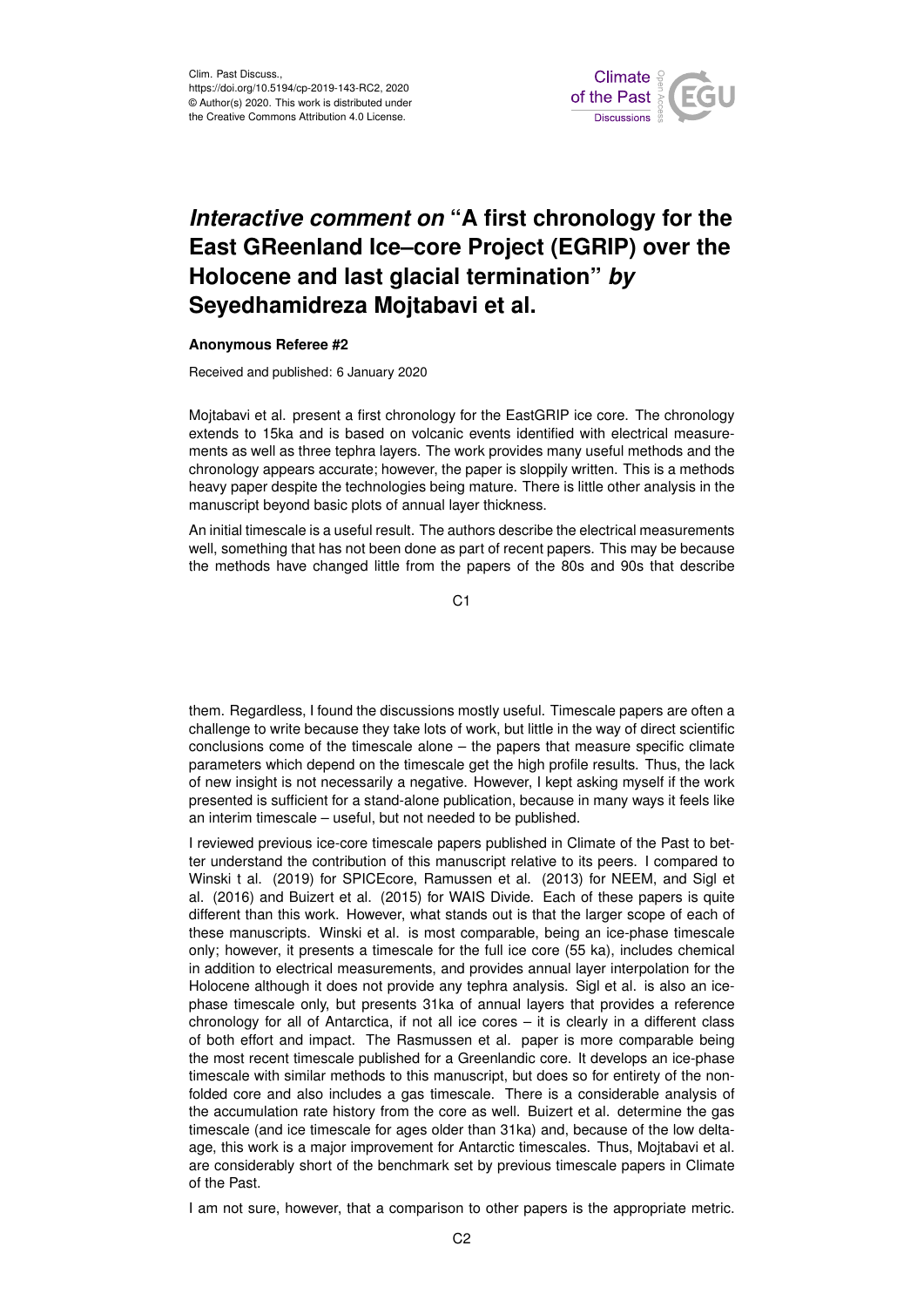Or rather, I think the editor is better suited to make this call. I think my role is better limited to whether what is presented in the paper is useful. In this case, my question becomes: is this publication useful beyond what simply publishing the timescale and electrical data sets would be. And I believe it is, even if by only a little. There are 10 figures, but most are rather simple. Despite this, I found the text interesting and the detail useful, despite the sloppy writing.

Making electrical measurements of ∼1400m of ice is time consuming and both the timescale and electrical measurements are undeniably useful. I wish the authors had described why they decided to truncate the timescale at 15ka. More EastGRIP ice has been drilled and more is left to be drilled. Is there a scientific reason for this? Or is it simply a logistical one – like a grant running out? I provide additional comments below and will leave the decision of whether this manuscript achieves the standards of Climate of the Past to the editor. But I will add that if the authors wish to add analysis, comparing the EastGRIP timescale to that predicted by the traced radar layers (Vallelonga et al., 2014; Christianson et al., 2014) used in site selection would be interesting and useful.

Detailed comments:

Introduction – the introduction is lacking a review of relevant literature and how timescales are being developed and used. With the exception of two Joughin references for NEGIS, every reference is for GICC05. This is not a full introduction. This should be a subsection on GICC05, with an actual introduction that is much broader in scope and discusses the work beyond this group's narrow niche. The lack of any GISP2 references regarding annual layer interpretation is also notable.

L11-12: I don't understand what this last sentence is trying to say

L14: The first sentence needs to be reworded. The grammar is not correct.

L15: What is the point of the second sentence? Which core? Why 25,000 years

C3

L23 – be specific about what EastGRIP will tell us about ice dynamics at the onset of **NEGIS** 

L23 – be specific about the ages being investigated. "half way through the glacial period" is very vague

L28 – given that you stop this timescale at 15ka, is how the GICC05 is built beyond 14.7ka really very important?

L30: Sentence starting "The time scale" says nothing.

L32 – "back" is written twice

L36 – I don't think chemo-stratigraphic is a good abbreviation/conglomeration. Just say how they were synchronized

L38 – Use active voice

L40 – why only this time range? Ice from deeper has already been collected, and presumably measured

L42: NEEM should be defined on first usage. And do you ever define NGRIP?

L51: change "around" to "about". Around has spatial connotations which makes it confusing to use here.

2.1.2 – Isn't this just a repeat of the introduction?

L55 – why mention older parts of the GICC05 timescale – you are only going back to 15ka

L70 – "Dielectric profiling (DEP) has been introduced as a system for rapid dielectrical profiling. . .". The sloppiness of the writing needs to be addressed.

L71 – delete "recorded"

L78 – change "was" to "Were"